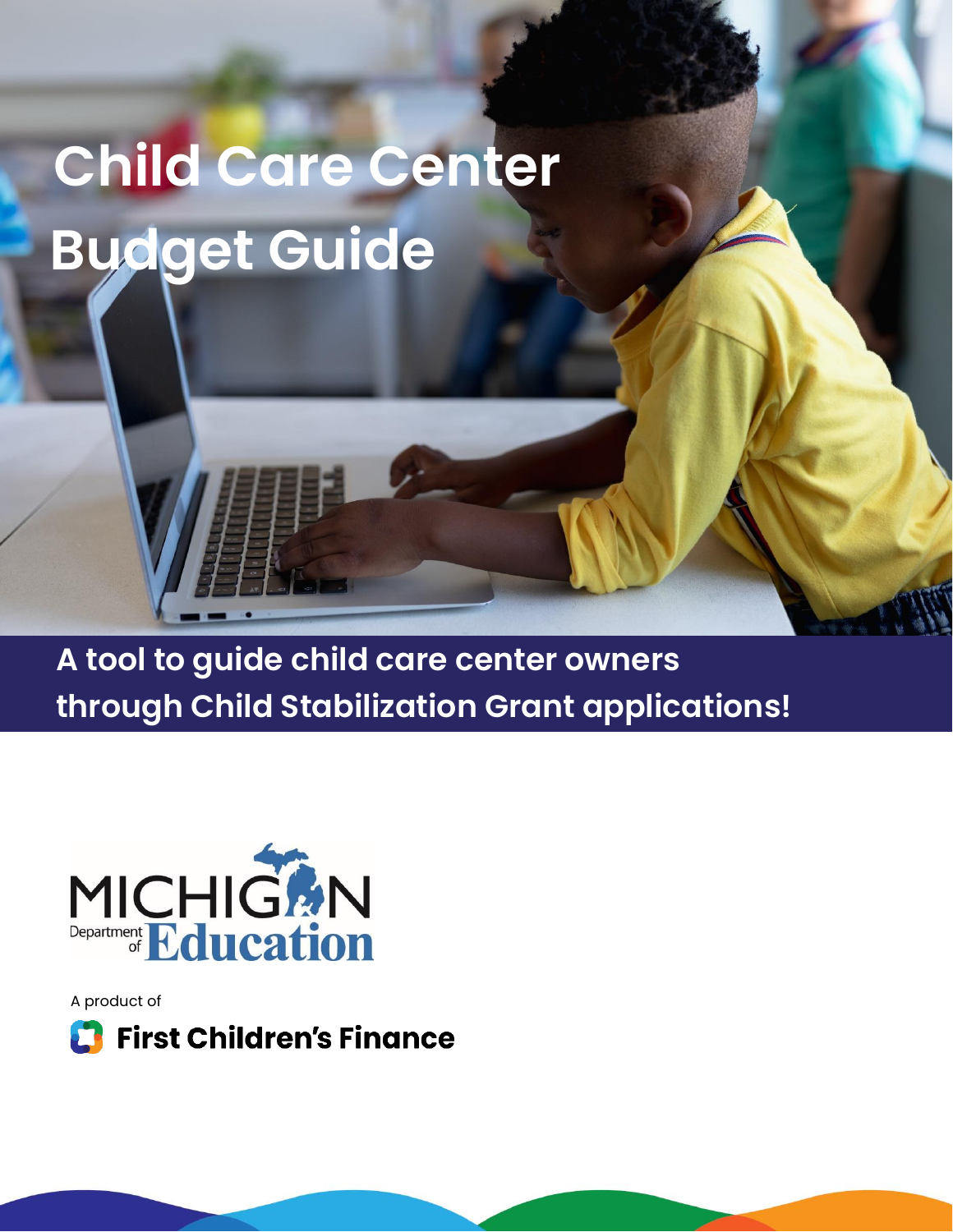#### **Purpose**

The COVID-19 public health emergency highlighted the important role that child care businesses play in our economy. Most child care centers – unless asked to temporarily close – continued to serve children and families in communities across the country, often with lower enrollment and higher expenses.

In order to offer financial relief, the American Rescue Plan Act (ARPA) includes child care stabilization grants that will be made directly to child care businesses, including child care centers. First Children's Finance has created this resource to assist child care center owners or directors with resources that may assist you in completing an application for a stabilization grant.

The following document is general: child care center business owners should refer specifically to the child care stabilization grant in their state, tribe, or territory. However, the allowable expense categories are similar across all applications, and this guide will help you understand the categories, how to identify the amounts you could request in each category, and some helpful hints about complying with the stabilization grant requirements. All documents listed are suggested and your state, territory, or tribe may require different or additional documentation.

In addition to this resource, each state, tribe, and territory may provide technical assistance to child care businesses to apply for the grants. We encourage you to seek local resources available to you.

#### **Table of Contents**

| CATEGORY: Personal protective equipment, cleaning, and other health & safety practices5 |  |
|-----------------------------------------------------------------------------------------|--|
|                                                                                         |  |
|                                                                                         |  |
|                                                                                         |  |
|                                                                                         |  |
|                                                                                         |  |
|                                                                                         |  |
|                                                                                         |  |
|                                                                                         |  |
|                                                                                         |  |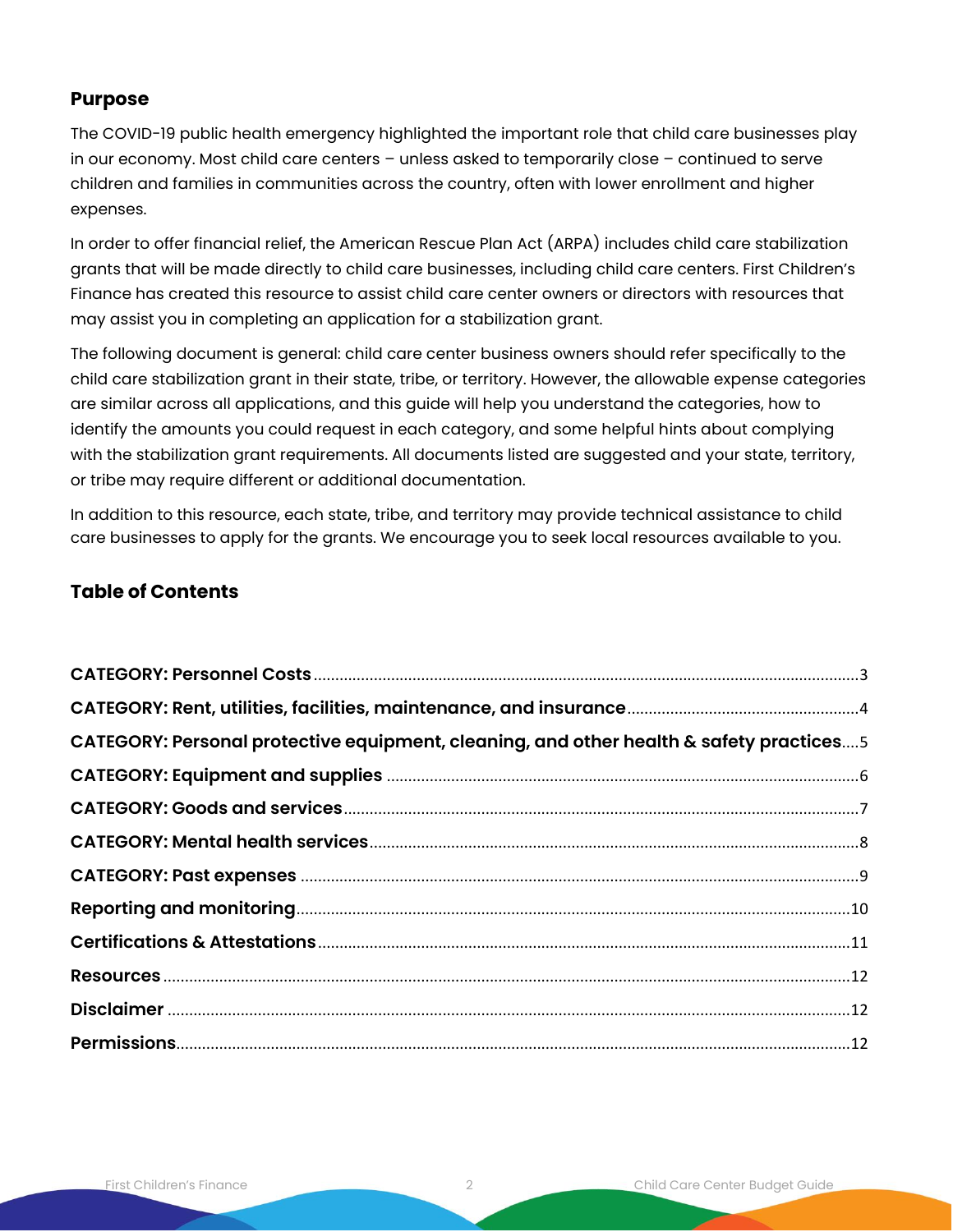# **CATEGORY: Personnel Costs**



**What does this mean?** These are expenses that cover the payment and benefits for people who work in your child care business.

**How to show your expenses:** Find receipts or show withdrawals related to:

- **Payroll records**: hiring documents, direct deposit forms, total hours worked, employee pay rate, tax deductions, etc. If you use a payroll company, you may have this information contained in a regular payroll report.
- **Benefits:** 
	- $\circ$  Payments made for health, dental, or vision insurance for yourself or employees.
	- o Payments you made for employee retirement contributions.
	- $\circ$  Any expenses related to paid leave for yourself or employees (paid family leave or paid sick leave).
	- $\circ$  Payments for yourself or employees to attend professional development or trainings required by your state, tribe, or territory.
- **Premium pay:** Some child care businesses made special, additional payments to employees for continuing to work throughout the COVID-19 pandemic shutdowns in their region. This could be payment for all staff members (including teaching staff, directors, cooks, janitors, and child care assistants) above their regular wages. This is sometimes called "hazard pay" or "hero pay." If you made these payments to employees, you should have records available in payroll documents.
- **Example 1 Staff bonuses**: If your child care business made additional, bonus payments to employees, you should have records available in payroll documents.

**Vaccine-related costs:** If there were costs you incurred related to the COVID-19 vaccines, such as providing paid time off to employees so that they could get their vaccine and/or deal with vaccine side effects, and/or transportation to and from vaccine appointments, then you should be able to find this information in payroll records for yourself, employees, or substitute staff.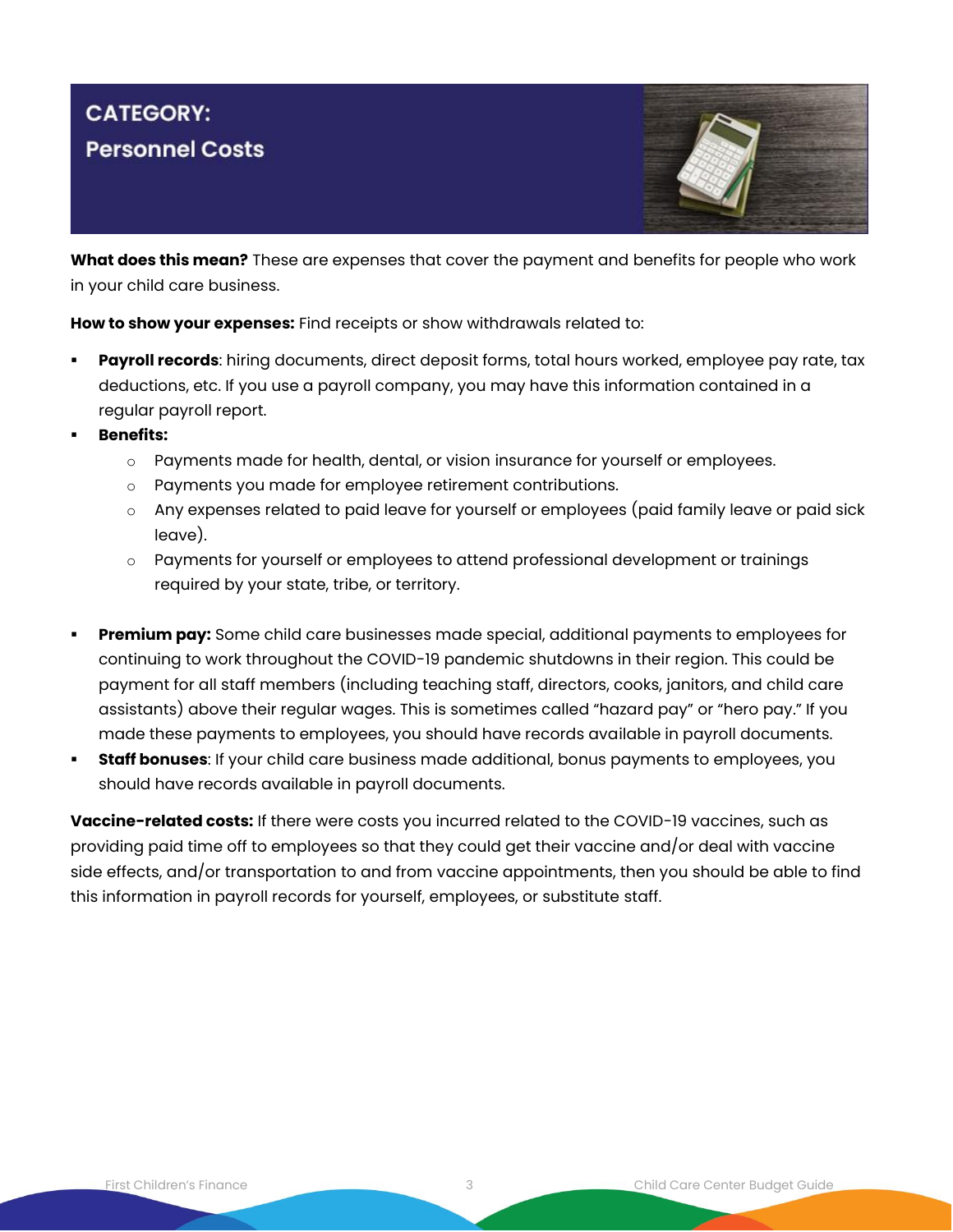#### **CATEGORY:** Rent, utilities, facilities, maintenance, & insurance



**What does this mean?** Payments you made for the location or facility where your child care business operates.

**How to show your expenses:** Find receipts or show withdrawals related to:

- Mortgage payments made.
- Rent payments made.
- Any fees related to late payments for rent or mortgage.
- Insurance: homeowners' insurance (if your business takes place in your home), general business liability insurance, etc.
- Utilities expenses: payments to gas company, energy company, internet provider, phone provider, and payments for water/sewer services.
- Maintenance expenses or changes made to your facility to address COVID-19 such as air filtration systems, plexiglass dividers, etc.

Your state, tribe, or territory may allow the cost of minor improvements or renovations or maintenance to your child care facility. You will need to read the application in your area carefully. If your business spent money on changes to your child care business facility (such as renovating a bathroom or upgrading playground areas) gather receipts from these payments.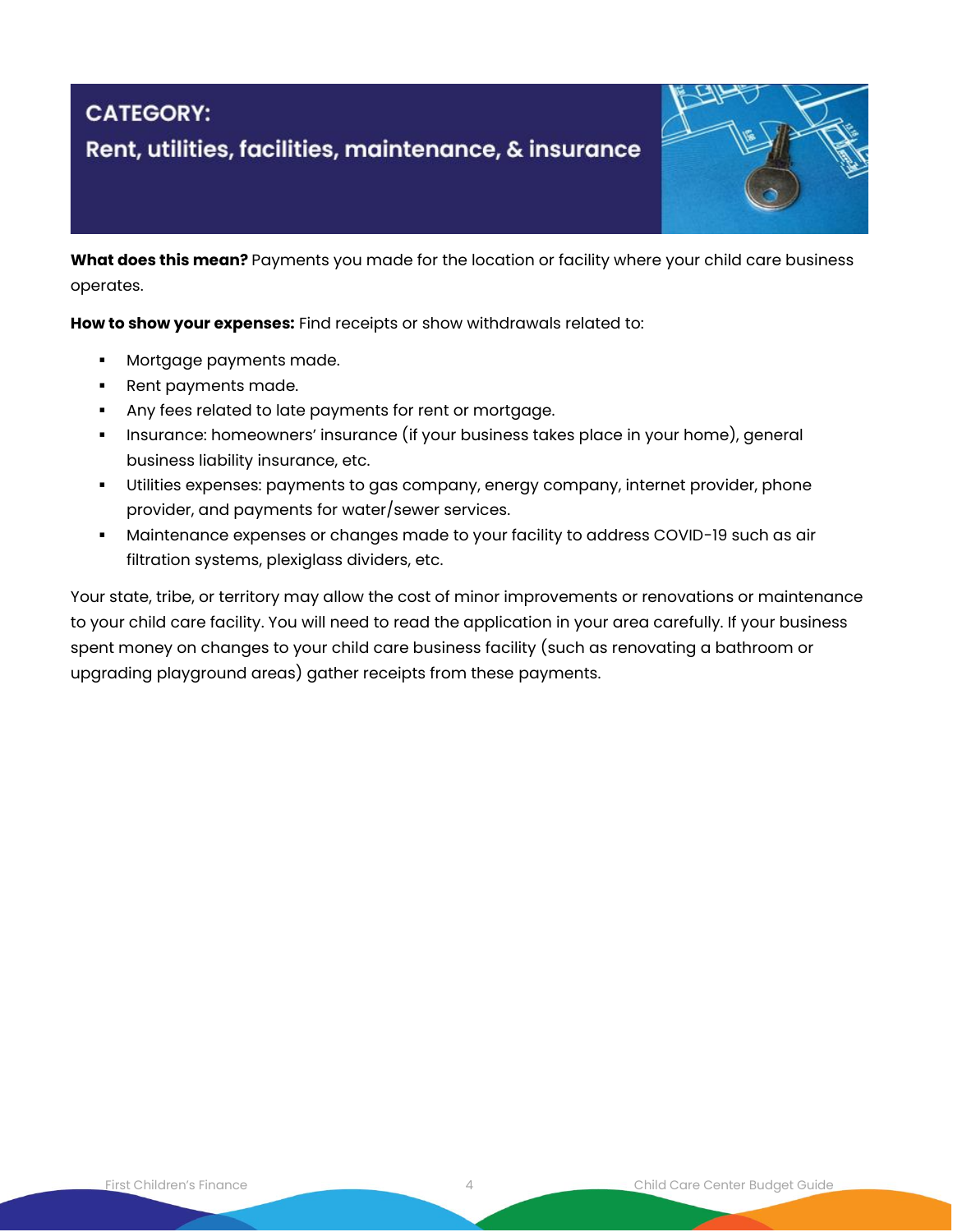# **CATEGORY:** Personal protective equipment, cleaning, and other health and safety practices



**What does this mean?** These are any payments you made for supplies or materials to keep you, employees, and children in your care safe and healthy during the COVID-19 pandemic, including personal protective equipment (PPE).

**How to show your expenses:** Find receipts or show withdrawals related to:

- Sanitizing wipes, bleach, hand soap, mops, spray bottles, and other cleaning and disinfecting materials.
- **•** PPE such as face shields, masks, disposable gloves, and hand sanitizer.
- Trainings for yourself or staff on proper cleaning and disinfecting processes.
- Hiring cleaning companies, janitors, or any other cleaning service.

Ordering background checks and health and safety training if your business had not previously accepted child care subsidies as a form of payment because you were not able to complete those required health and safety processes.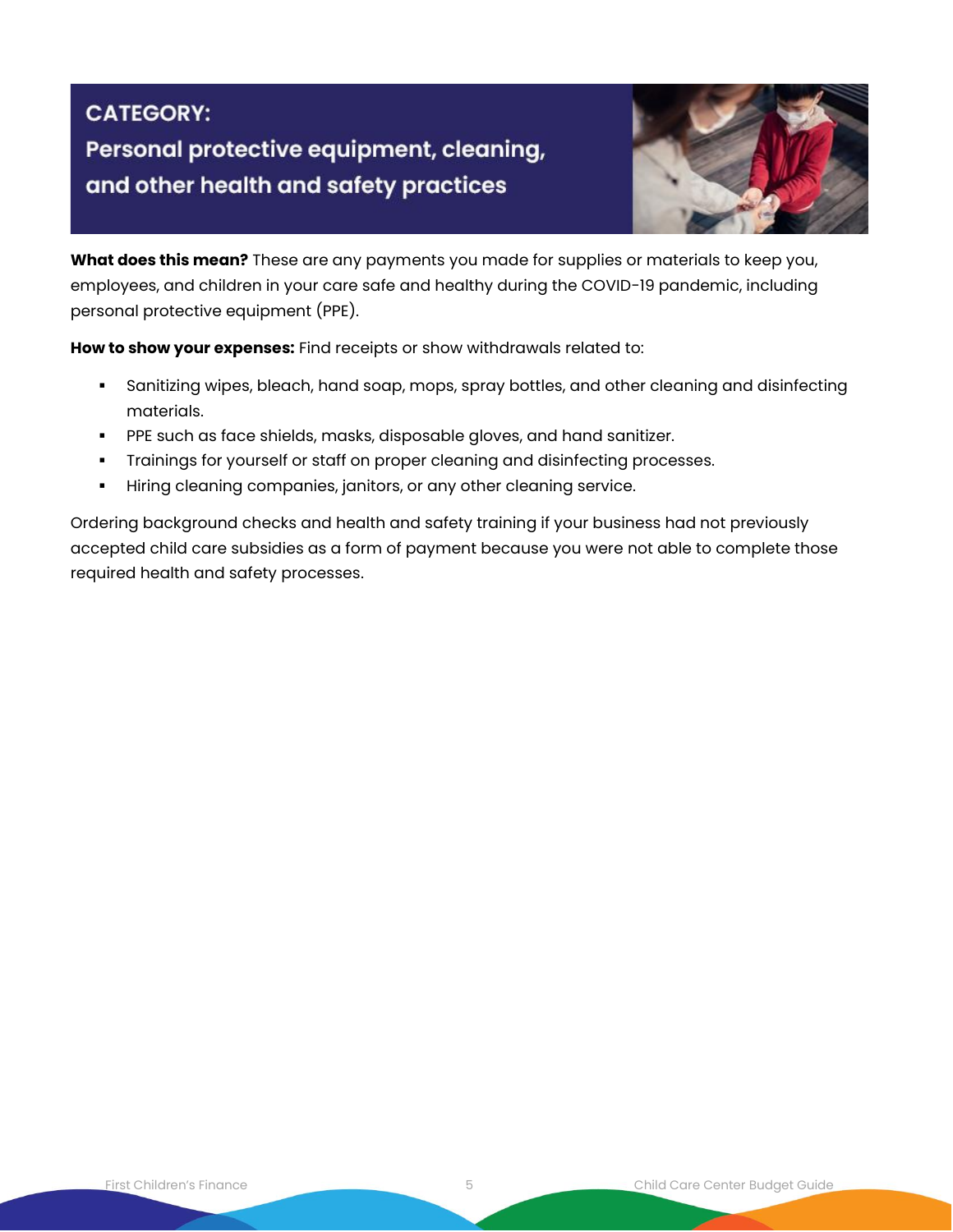# **CATEGORY: Equipment & Supplies**



**What does this mean?** These are any payments you made for supplies or materials to respond to the COVID-19 pandemic as a public health crisis.

**How to show your expenses:** Find receipts or show withdrawals related to:

- Accounting software.
- Payroll software.
- Software or materials to track and report public health data.
- **•** Health monitoring equipment such as thermometers.
- Updates to computers, smart phones, and/or tablets to be able to communicate with staff and families remotely.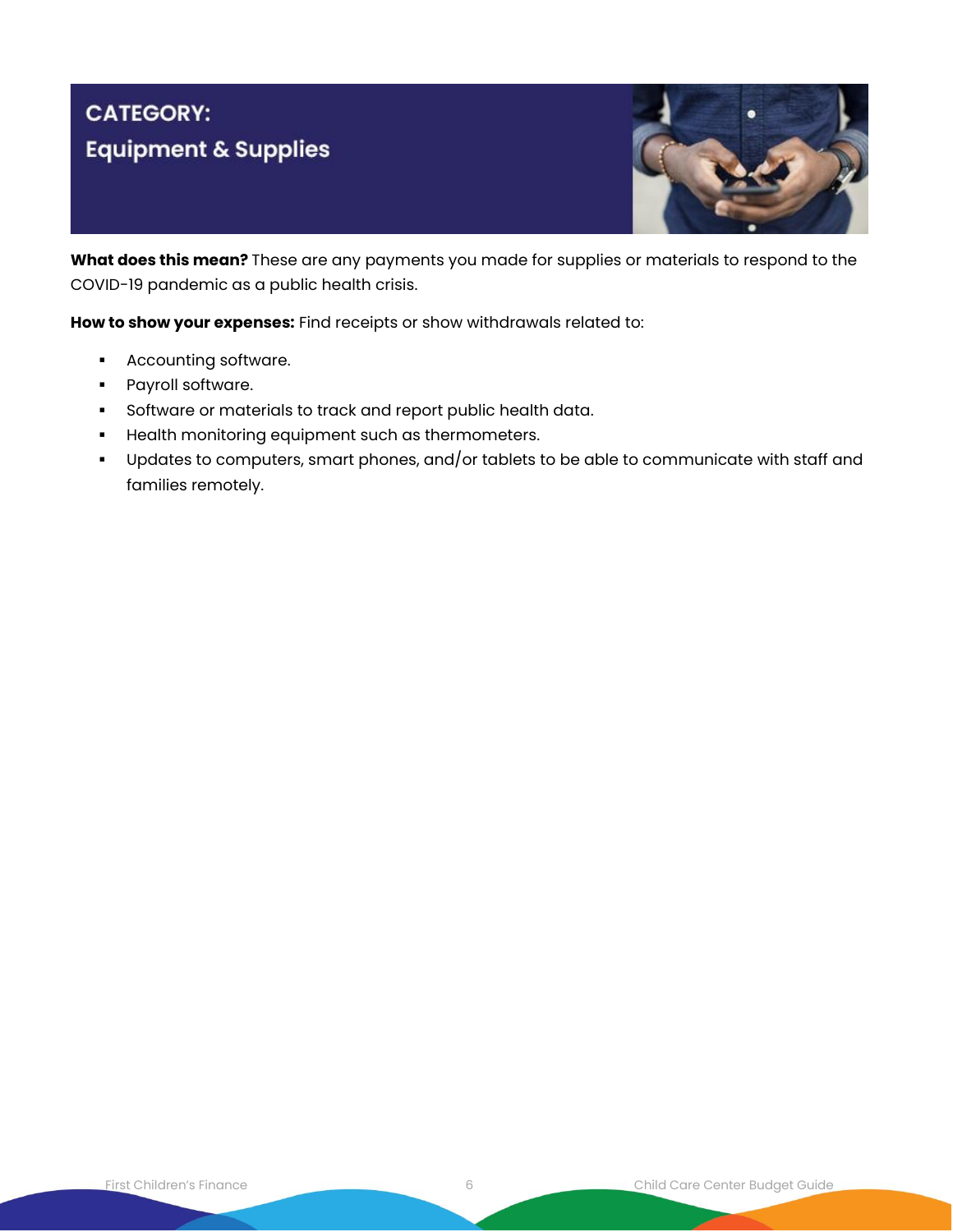## **CATEGORY: Goods & Services**



**What does this mean?** These are any payments you made to purchase or update supplies to help run your business during the COVID-19 crisis.

**How to show your expenses:** Find receipts or show withdrawals related to:

- Food, snacks, beverages, and dishes, bottles, bibs, cups, silverware, and other supplies needed for meal times and drinks.
- Diapers, wipes, toilet paper, and toilet training diapers.
- Toys and games for children to play with both inside and outside.
- Cribs, crib mattresses, sheets, cots, pillows, blankets, and other materials for sleeping or napping.
- Books and workbooks.
- Craft materials.
- **.** Licensing fees and any expenses related to maintaining a license such as fire extinguishers and smoke and CO2 alarms.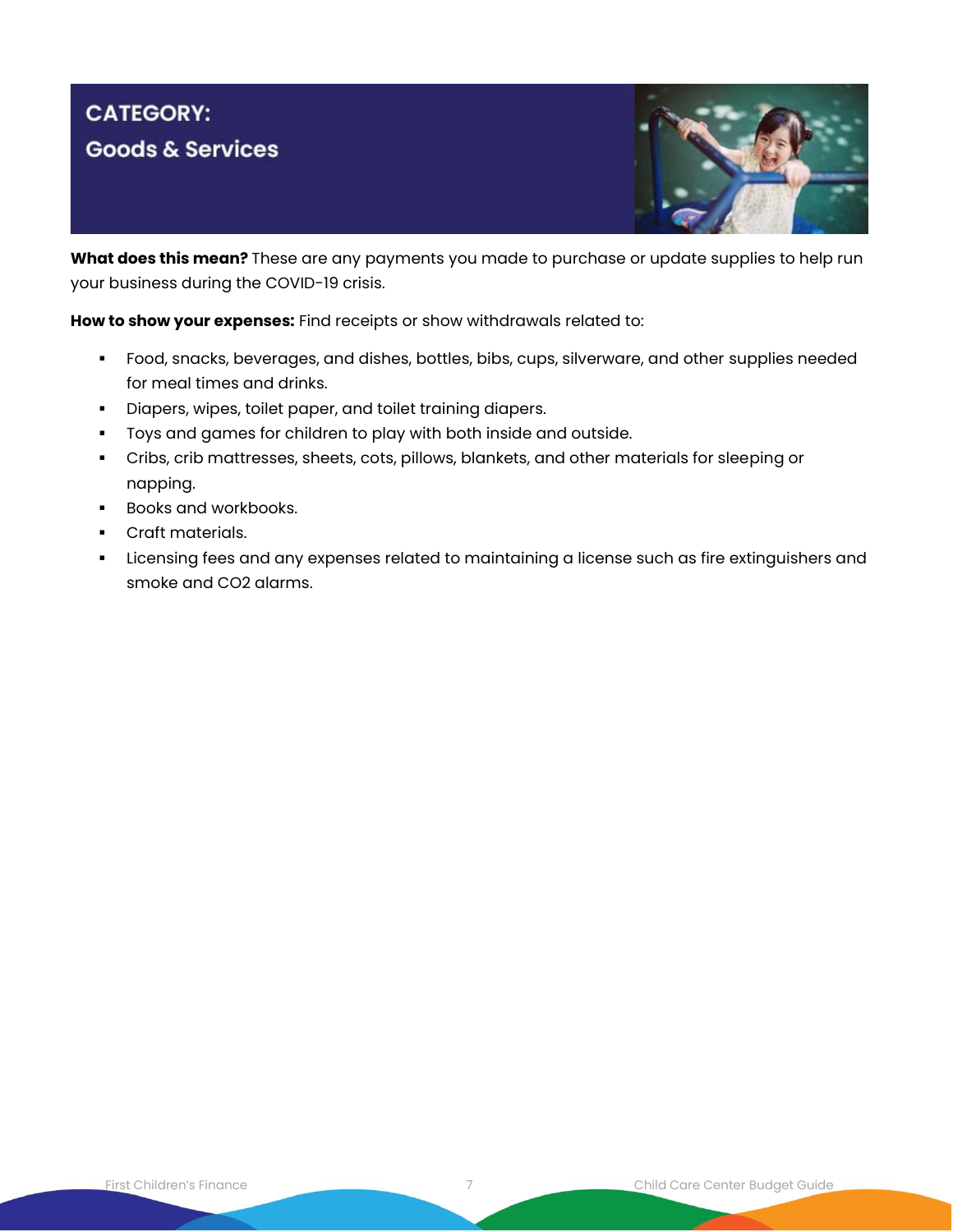### **CATEGORY: Mental Health Services**



**What does this mean?** These are payments you made to support your mental health, the mental health of employees, and the mental health of children in your care.

**How to show your expenses:** Find receipts or show withdrawals related to**:**

- Infant and early childhood mental health consultation if you use any of the contracted providers in your state, tribe, or territory for the children in your care. This payment may be a portion of your funding going to a network of infant and early childhood mental health providers or services where your business is located. Ask your network of providers to provide documentation of the portion of your payment that is directly related to mental health services.
- Mental health consultations for you or your employees.
- Purchases of mental health apps for your or your employees.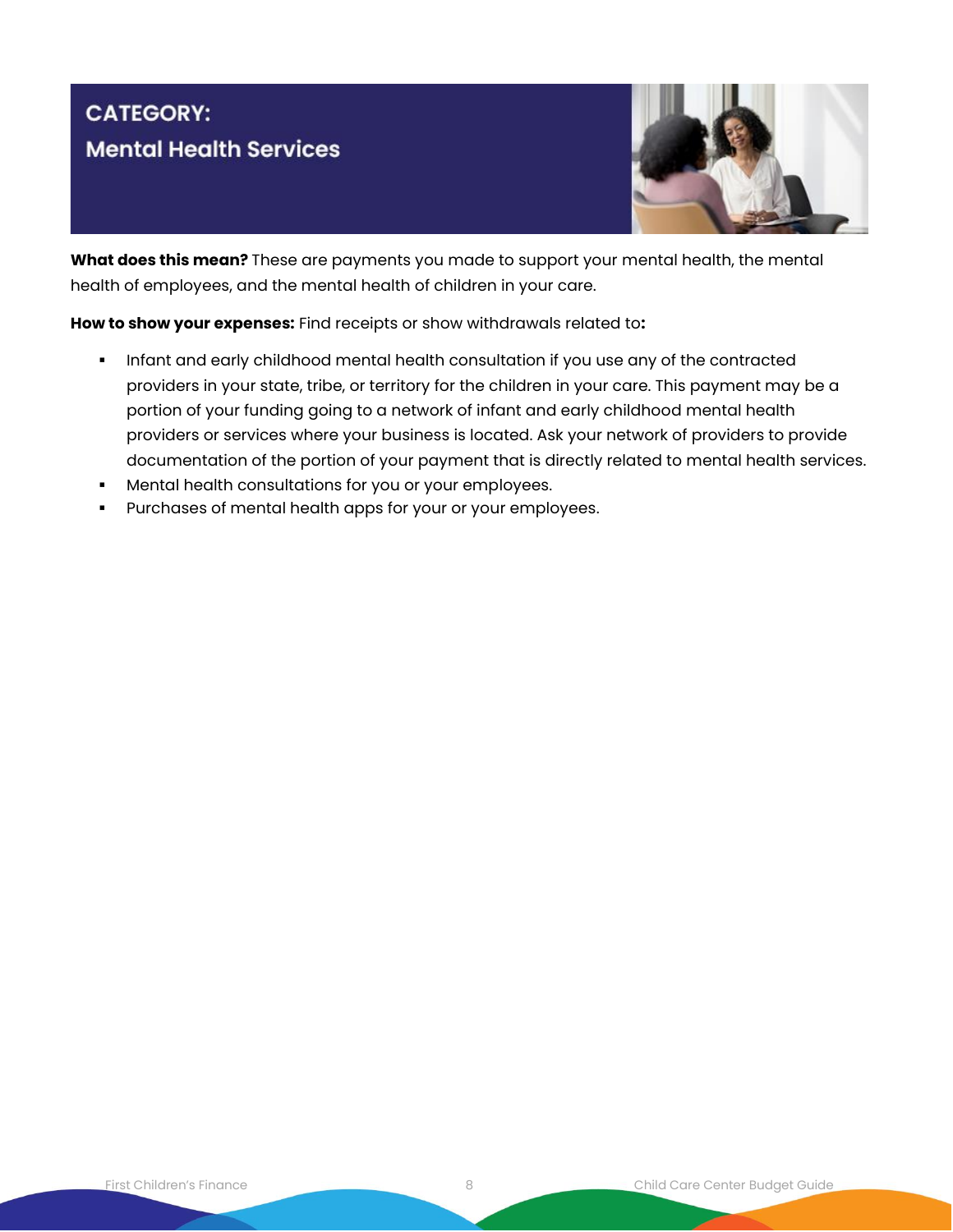### **CATEGORY: Past Expenses**



**What does this mean?** Payments you made for the location or facility where your child care business operates.

**How to show your expenses:** Find receipts or show withdrawals related to:

- Mortgage payments made.
- Rent payments made.
- Any fees related to late payments for rent or mortgage.
- Insurance: homeowners' insurance (if your business takes place in your home), general business liability insurance, etc.
- Utilities expenses: payments to gas company, energy company, internet provider, phone provider, and payments for water/sewer services.
- Maintenance expenses or changes made to your facility to address COVID-19 such as air filtration systems, plexiglass dividers, etc.

Your state, tribe, or territory may allow the cost of minor improvements or renovations or maintenance to your child care facility. You will need to read the application in your area carefully. If your business spent money on changes to your child care business facility (such as renovating a bathroom or upgrading playground areas) gather receipts from these payments.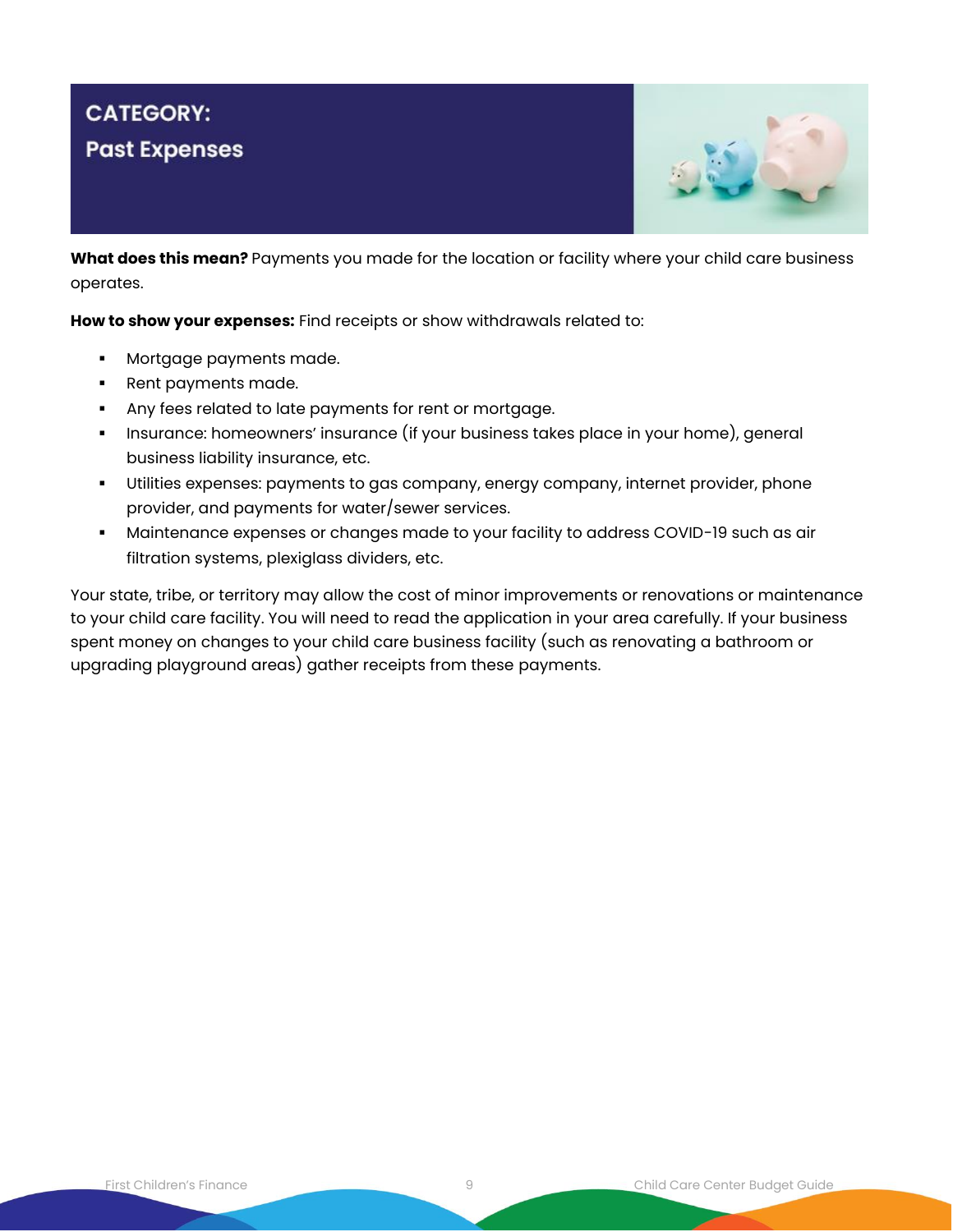

**What does this mean?** If you receive child care stabilization funding, you will be asked to share information about yourself, your business, and how you spend the stabilization grant funding as part of your grant application.

| You will be asked to share:                                                                                              | What you can do:                                                                                                                                                                                                                                                                                                                                                                                                                                                                                                |
|--------------------------------------------------------------------------------------------------------------------------|-----------------------------------------------------------------------------------------------------------------------------------------------------------------------------------------------------------------------------------------------------------------------------------------------------------------------------------------------------------------------------------------------------------------------------------------------------------------------------------------------------------------|
| Your business address, including your zip code                                                                           | Keep your child care business contact<br>information updated                                                                                                                                                                                                                                                                                                                                                                                                                                                    |
| The race and ethnicity of the child care center<br>director/owner                                                        | Share any relevant information about child<br>care center director/owner                                                                                                                                                                                                                                                                                                                                                                                                                                        |
| The gender of the center director/owner                                                                                  | Share any relevant information about child<br>care center director/owner                                                                                                                                                                                                                                                                                                                                                                                                                                        |
| Whether your child care business is open and<br>available to provide child care or temporarily<br>closed due to COVID-19 | Share the status of your business                                                                                                                                                                                                                                                                                                                                                                                                                                                                               |
| How the funding you received from the child<br>care stabilization grant was used                                         | Once you receive information about the<br>funding that you will receive, keep all receipts<br>and records of payments that you have<br>already made and will reimburse your<br>business with using the child care stabilization<br>grants OR payments/purchases that you will<br>make in the grant term defined by your state,<br>tribe, or territory using the child care<br>stabilization funding. If using an accounting<br>system, restrict the funding to be used only in<br>eligible spending categories. |
| Documentation to show that your child care<br>business met required certifications.                                      | See the "Certifications and Attestations"<br>information on page 13.                                                                                                                                                                                                                                                                                                                                                                                                                                            |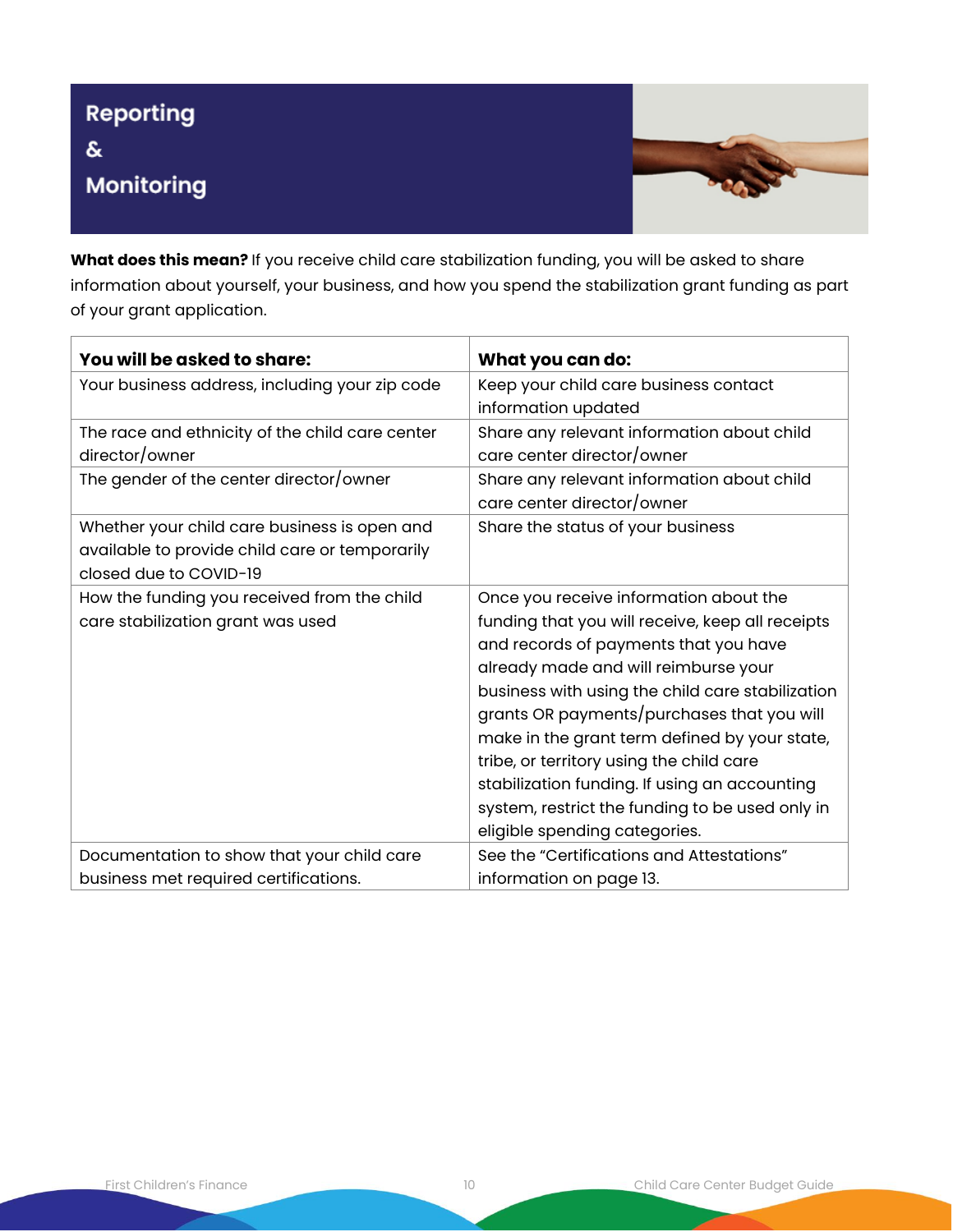# **Certifications**  $\delta$ **Attestations**



**What does this mean?** You will be required you to certify that you will do the following practices both during the application process **and** once you have received the funding.

| You will be asked to certify that you:                  | What you can do:                              |
|---------------------------------------------------------|-----------------------------------------------|
| When open and providing services, you will              | Keep all documents and emails related to      |
| implement policies in line with guidance and orders     | your child care business stabilization        |
| from your state, territorial, tribal, and local         | grant. You can show that you did not          |
| authorities and, to the greatest extent possible,       | violate any licensing agreements and          |
| implement policies in line with guidance from the       | followed the laws of your state, tribe, or    |
| U.S. Centers for Disease Control and Prevention         | territory. Collect samples of                 |
| $(CDC)$ .                                               | communication of health and safety            |
|                                                         | protocols to employees or families.           |
| For each employee (including lead teachers, aides,      | Keep all documents that you have              |
| and any other staff who are employed by you to          | related to employees' pay or your own         |
| work in transportation, food preparation, or other      | pay and benefits. Keep records of             |
| type of service), you will continue paying at least the | timecards or hours worked. In the case of     |
| same amount of weekly wages and maintain the            | termination for cause, document the           |
| same benefits (such as health insurance and             | process followed. Be sure to maintain         |
| retirement) for the duration of the subgrant and you    | consistent levels of benefits if your         |
| will not furlough employees from the date of            | company's plan is renewed during the          |
| application submission through the duration of the      | stabilization grant term.                     |
| subgrant period.                                        |                                               |
| You will provide relief from copayments and tuition     | Keep records of payments you receive for      |
| payments for the families enrolled in the child care    | providing child care throughout the           |
| program, to the extent possible, and prioritize such    | period of the child care stabilization grant  |
| relief for families struggling to make either type of   | determined by your state, tribe, or           |
| payment.                                                | territory. If you provide financial relief to |
|                                                         | enrolled families, document all amounts       |
|                                                         | of tuition forgiven.                          |